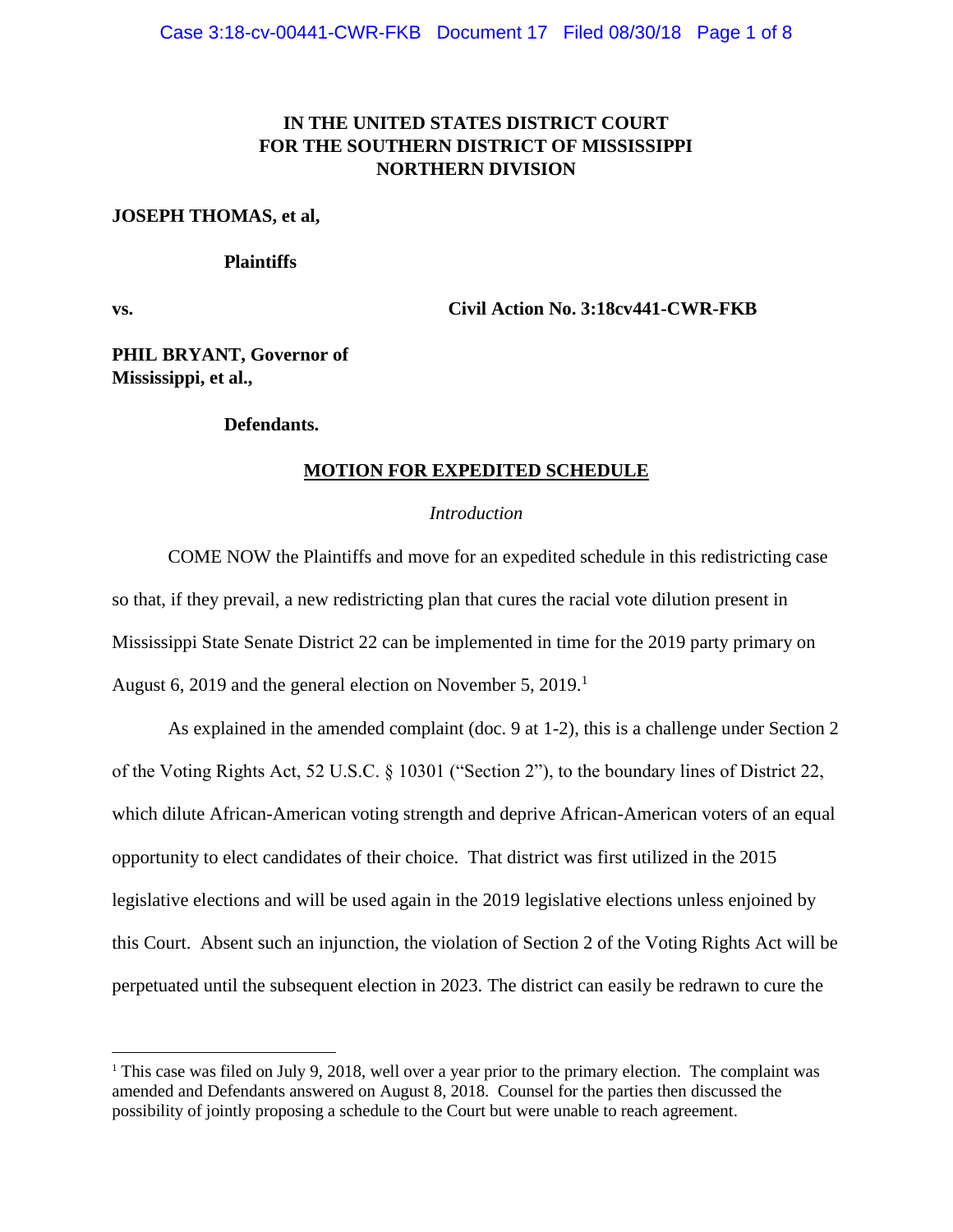#### Case 3:18-cv-00441-CWR-FKB Document 17 Filed 08/30/18 Page 2 of 8

Section 2 violation by modifying it and one or two adjacent districts. No full-scale redistricting plan will be required. The Plaintiffs seek declaratory and injunctive relief so that the 2019 election from State Senate District 22 can be held from a plan that complies with the Voting Rights Act.

*Scheduling Factors and Plaintiffs' Proposed Expedited Schedule* The relevant dates are as follows: Qualifying deadline for 2019 legislative elections: March 1, 2019 First Primary for 2019 legislative elections: August 6, 2019 Second Primary for 2019 legislative elections: August 27, 2019 General Election for 2019 legislative elections: November 5, 2019 2019 legislative session: January 8 - April 7, 2019

When a redistricting plan is found to be in violation of the Voting Rights Act or the Constitution, the general principle is that the jurisdiction is given the first opportunity to adopt a remedial plan that cures the violation. Only if the jurisdiction fails to do so should the court impose a courtordered plan. *See, Mississippi State Chapter, Operation Push v. Mabus*, 932 F.2d 400, 406 (5th Cir. 1991) ("In the reapportionment cases, courts clearly defer to the legislature in the first instance to undertake remedies for violations of § 2. . . . Judicial authority to fashion a plan of reapportionment arises only after the state legislature is given an opportunity to enact a constitutionally acceptable plan and does not do so.") (citations omitted).

Assuming the State of Mississippi wants the opportunity to develop and adopt its own remedial plan in the event of a finding of liability, the Court could set a schedule which would allow for a decision on liability prior to or early in the upcoming legislative session, which lasts from January 8 to April 7, 2019. The legislature would then have the opportunity to adopt a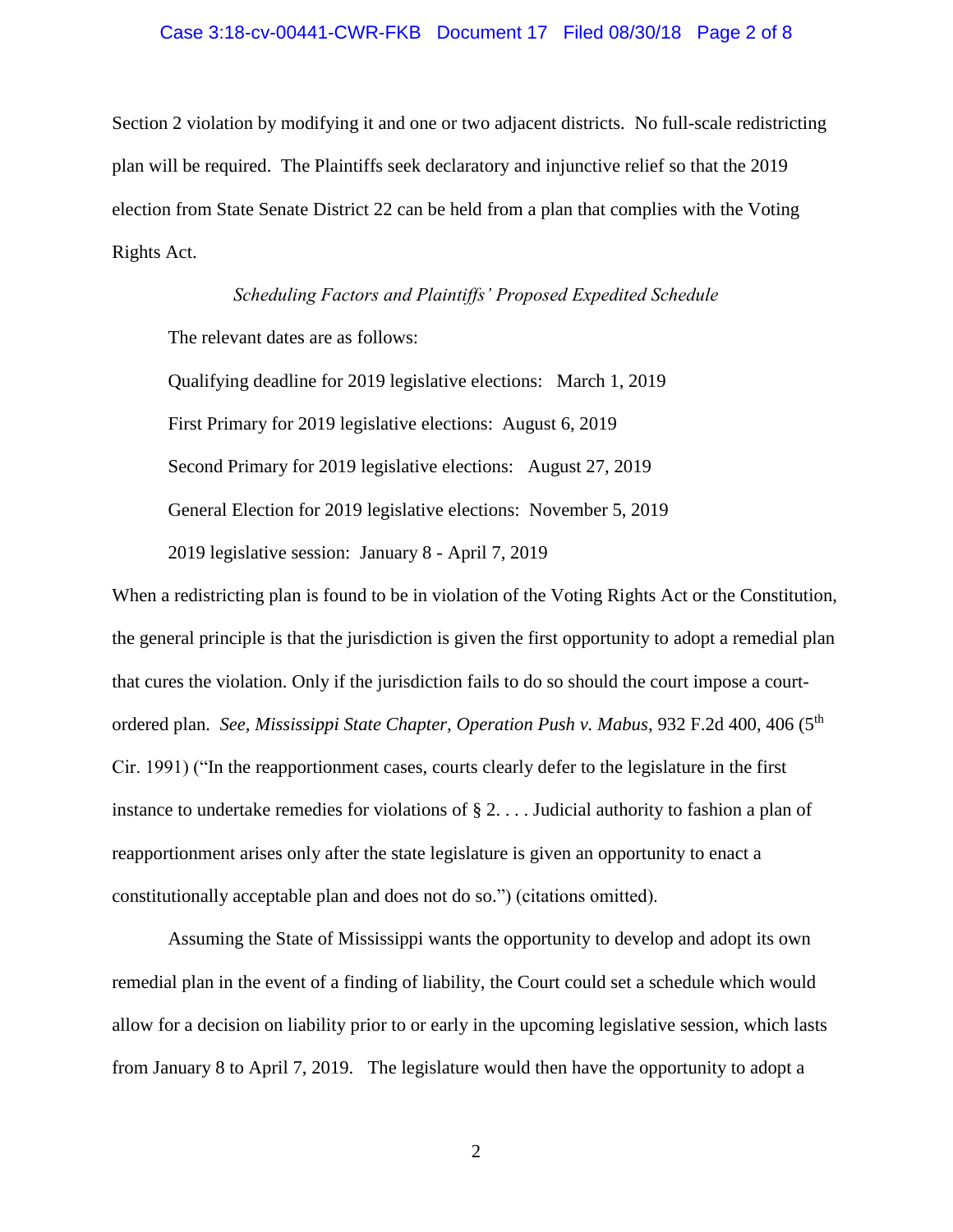### Case 3:18-cv-00441-CWR-FKB Document 17 Filed 08/30/18 Page 3 of 8

new plan prior to the March 1, 2019 qualifying deadline. It also would have the option of adopting a new plan and enacting legislation to postpone the qualifying deadline for this year's election. If the legislature fails to adopt a lawful redistricting plan in a timely manner, this Court will then have the authority to adopt a new redistricting plan that cures any violation with respect to District 22. As mentioned previously, the violation that exists in District 22 can easily be cured by redrawing it and either one or two adjacent districts. The remedial process will not be complicated or time-consuming. $2$ 

Accordingly, the Plaintiffs propose and move for the following expedited schedule:

September 15, 2018 --- initial disclosures due

September 20, 2018 --- Plaintiffs provide list of elections to be analyzed for purposes of racial bloc voting expert report

September 30, 2018 --- Plaintiffs' expert disclosures due

October 20, 2018 --- Defendants' expert disclosures due

October 21-31, 2018 --- expert depositions

October 31, 2018 --- discovery deadline

 $\overline{a}$ 

Contingent upon the Court's schedule, the Plaintiffs suggest a trial date in November or

December of 2018 in order to give the Court an opportunity to issue a decision on liability early

in the legislative session. They estimate the trial will last three days.

 $2$  If necessary, this Court can postpone the qualifying deadline. Although the qualifying deadline should be maintained if possible, *see Smith v. Clark,* 189 F.Supp.2d 529, 535 (S.D. Miss. 2002) (three-judge court), this Court has the discretion to postpone if necessary to implement a lawful remedy. In *Seamon v. Upham*, 536 F. Supp. 931, 936-938 (E.D. Tex. 1982) (three-judge court), the district court postponed the qualifying deadline twice in order to implement a remedial election plan. The Supreme Court subsequently vacated the remedial plan on the merits, but nevertheless gave the district court the option on remand of moving forward under that remedial plan and schedule (including the postponed qualifying deadlines) in light of the exigencies posed by the upcoming election. 456 U.S. 37, 44 (1982).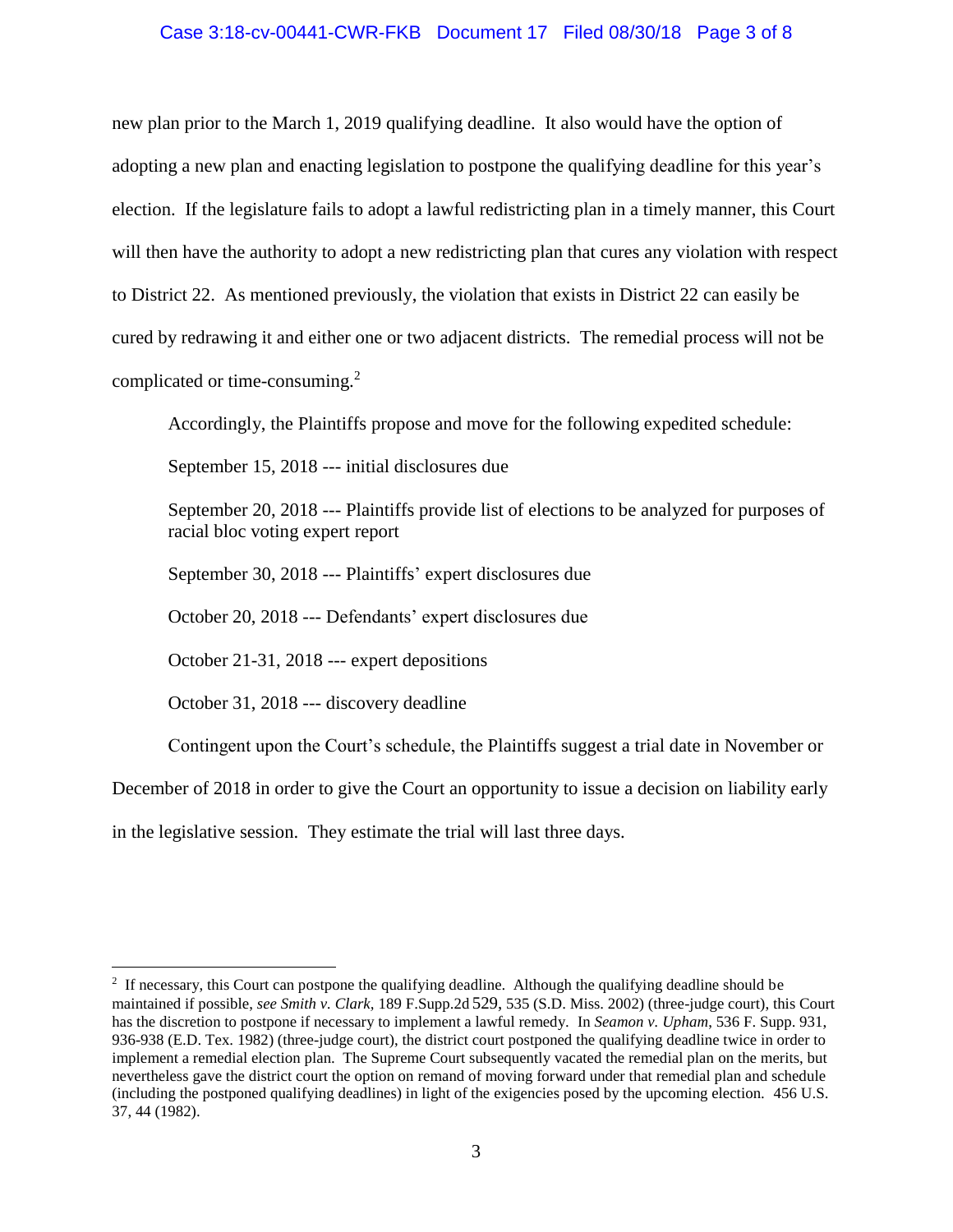#### Case 3:18-cv-00441-CWR-FKB Document 17 Filed 08/30/18 Page 4 of 8

#### *The Nature of the Case Lends Itself to an Expedited Schedule*

As explained in the amended complaint (doc. 9 at 4-7), the State of Mississippi is at least 35% African-American in voting age population. However, only 25% of the members of the Mississippi Senate --- 13 of 52 --- are African-American. In one of the State Senate districts, District 22, African-American voters have been unable to elect candidates of their choice because of white bloc voting. African-Americans make up a very slim majority of the voting age population (50.8 percent) of District 22, but it is what the Supreme Court has called a "majority [that] lack[s] real electoral opportunity." *LULAC v. Perry*, 548 U.S. 399, 428 (2006). The lack of opportunity is the result of white bloc voting and lower African-American turnout that are vestiges of the historical discrimination and extreme socio-economic disparities that have been inflicted upon African-Americans over a long period of time.

Senate District 22 is located in the western part of the state and stretches across parts of six counties: Bolivar, Humphreys, Madison, Sharkey, Washington, and Yazoo. Only Sharkey County is entirely in District 22. The district is one of largest in the state: it stretches over 100 miles from northwest to southeast, from the heart of the Mississippi Delta to Madison County's northern suburbs of Jackson. Only one other Senate district is longer (the 38th district).

District 22 both contains some very poor African-American areas, but also some very wealthy white areas in the southern portion of Madison County. The addition of those predominantly white areas from Madison County helps to limit the district's black voting age population to the present level of 50.8%, which combines with white bloc voting and lower African-American turnout to dilute African-American voting strength in the district.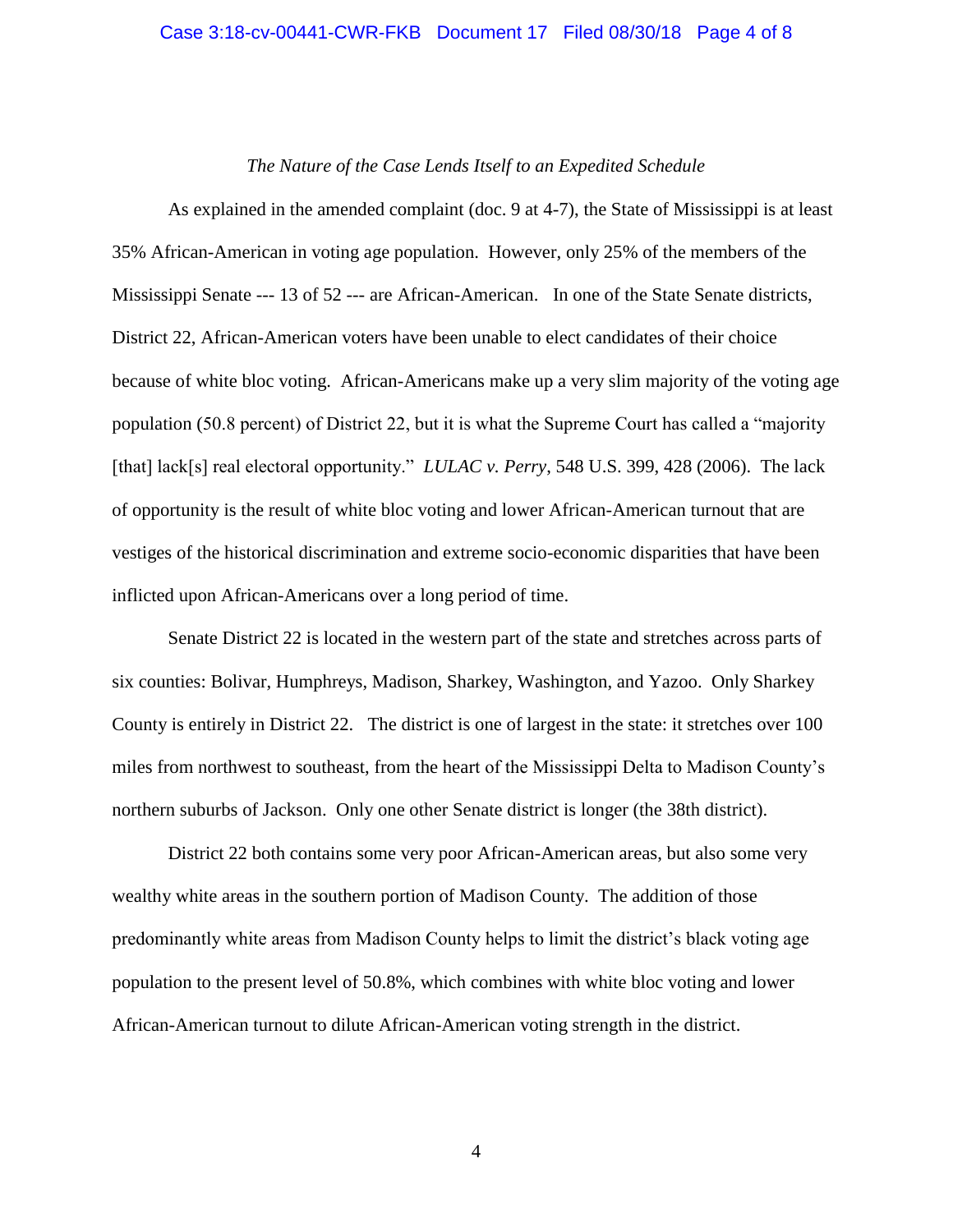#### Case 3:18-cv-00441-CWR-FKB Document 17 Filed 08/30/18 Page 5 of 8

A white Republican, Eugene Clark, has represented the district for the past 15 years, having been elected four times. He has been elected each time as the result of white bloc voting while the vast majority of African-American voters has always supported his opponent. In these elections, African-American residents of District 22 consistently have lower participation rates than the District's white residents.

In 2003, Clark defeated the next top vote getter, Mala Brooks, a black Democrat, by 9,004 votes (55.7%) to 5,288 (32.7%), while a black independent, Mark Crawford, received 1870 votes (11.6%). In 2007, Clark defeated Sandra Jaribu Hill, a black Democrat, by 7,266 votes (58.7%) to 5,116 (41.3%). In 2011, Clark beat George Hollowell, a white Democrat, by 7,033 votes (53.9%) to 6,021 (46.1%). In 2015, Clark beat Joseph Thomas, a black Democrat, by 8,149 votes (53.8%) to 6,985 (46.2%). African-American voters in District 22 are politically cohesive, having voted overwhelmingly for a single candidate of choice over other candidates in recent elections.

Past elections in Mississippi, particularly in District 22 and its surrounding area, have been marked by a clear pattern of racially polarized voting. As demonstrated by the election results, the consistent patterns of bloc voting, and the turnout differentials, District 22 as currently configured does not give African-American voters an equal opportunity to elect candidates of their choice. Although African-American voters are politically cohesive, bloc voting by white citizens in District 22 consistently defeats the candidates preferred by African-Americans in these elections.

If District 22 had a significantly increased black voting age population, African-American voters would have an equal opportunity to elect candidates of their choice. The African-American population in District 22 and adjacent areas is such that District 22 could be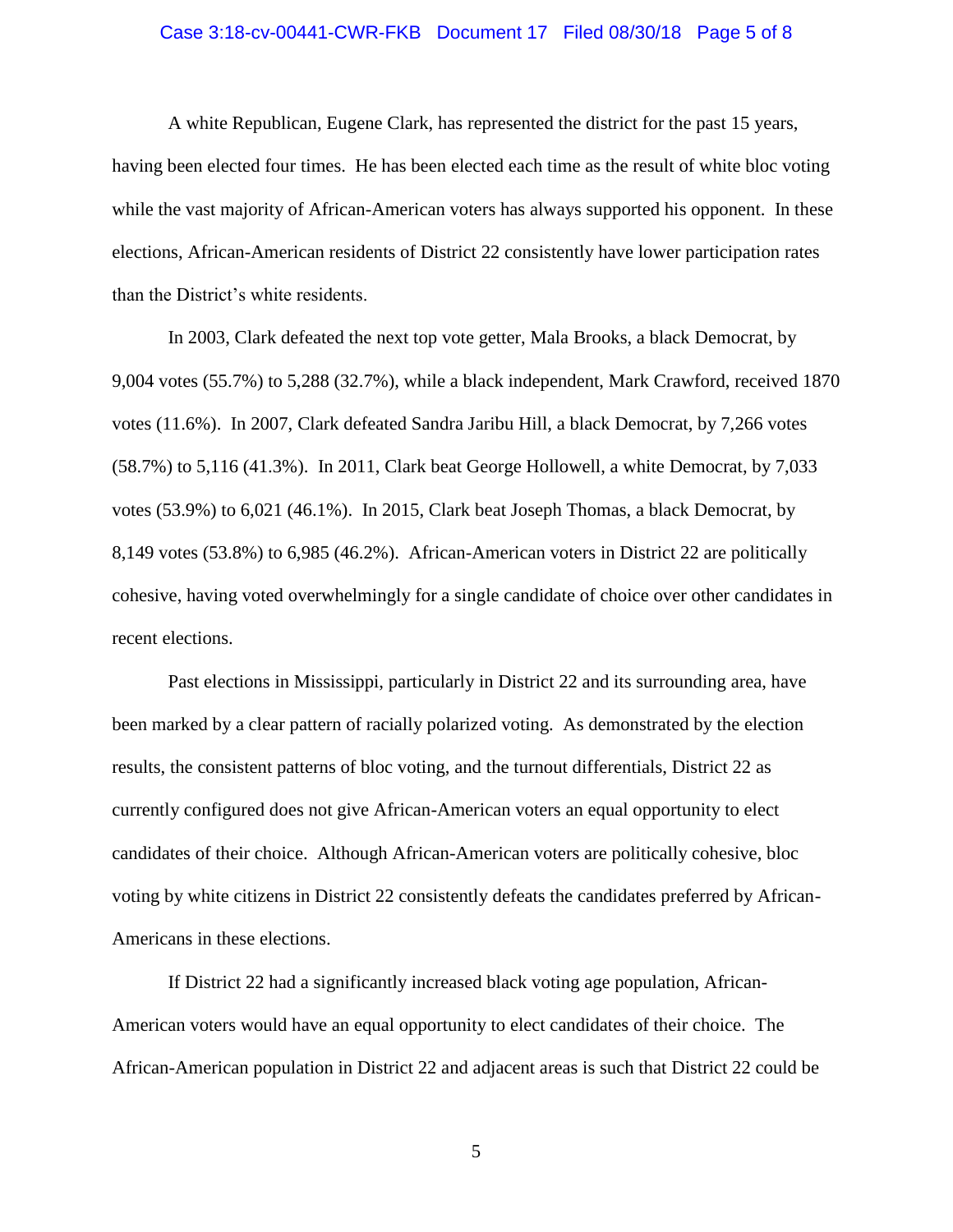## Case 3:18-cv-00441-CWR-FKB Document 17 Filed 08/30/18 Page 6 of 8

redrawn with a black voting age population of approximately 60% rather than the existing 50.8%. Such a district could be redrawn with changes only to one or two adjacent districts so that the vast majority of Mississippi's senate redistricting plan would remain unaltered. The resulting districts would be more compact than the current redistricting plan. This alteration would cure the Section 2 violation in District 22 and would not create Voting Rights Act violations in any other districts.

As indicated by this discussion of the relevant allegations, the primary evidence in redistricting cases such as this comes from experts who present statistical evidence on voting patterns and who provide alternative redistricting plans in order to address the key factors under *Thornburg v. Gingles,* 478 U.S. 30 (1986). Those are 1) whether the minority group is sufficiently large and geographically compact to constitute a majority in a single-member district, 2) whether the minority group is politically cohesive, and 3) whether the white majority votes sufficiently as a bloc to cause it usually to defeat the minority's preferred candidate. *Id.* at 48-51. While there are additional factors that are relevant under a Section 2 analysis, "it will be only the very unusual case in which the plaintiffs can establish the existence of the three Gingles factors but still have failed to establish a violation of § 2 under the totality of circumstances." *Clark v. Calhoun Cty., Miss*., 21 F.3d 92, 97 (5th Cir. 1994).

Most of the underlying facts relevant to this case are matters of record that are undisputed, including the lines of the districts and the election results. Any disputes will center on what those facts mean for purposes of Section 2 of the Voting Rights Act. Counsel for both the Plaintiffs and the Defendants are very experienced in redistricting matters and will be able to prepare for trial and present the case to the Court in an efficient manner. An expedited schedule will not pose a hardship.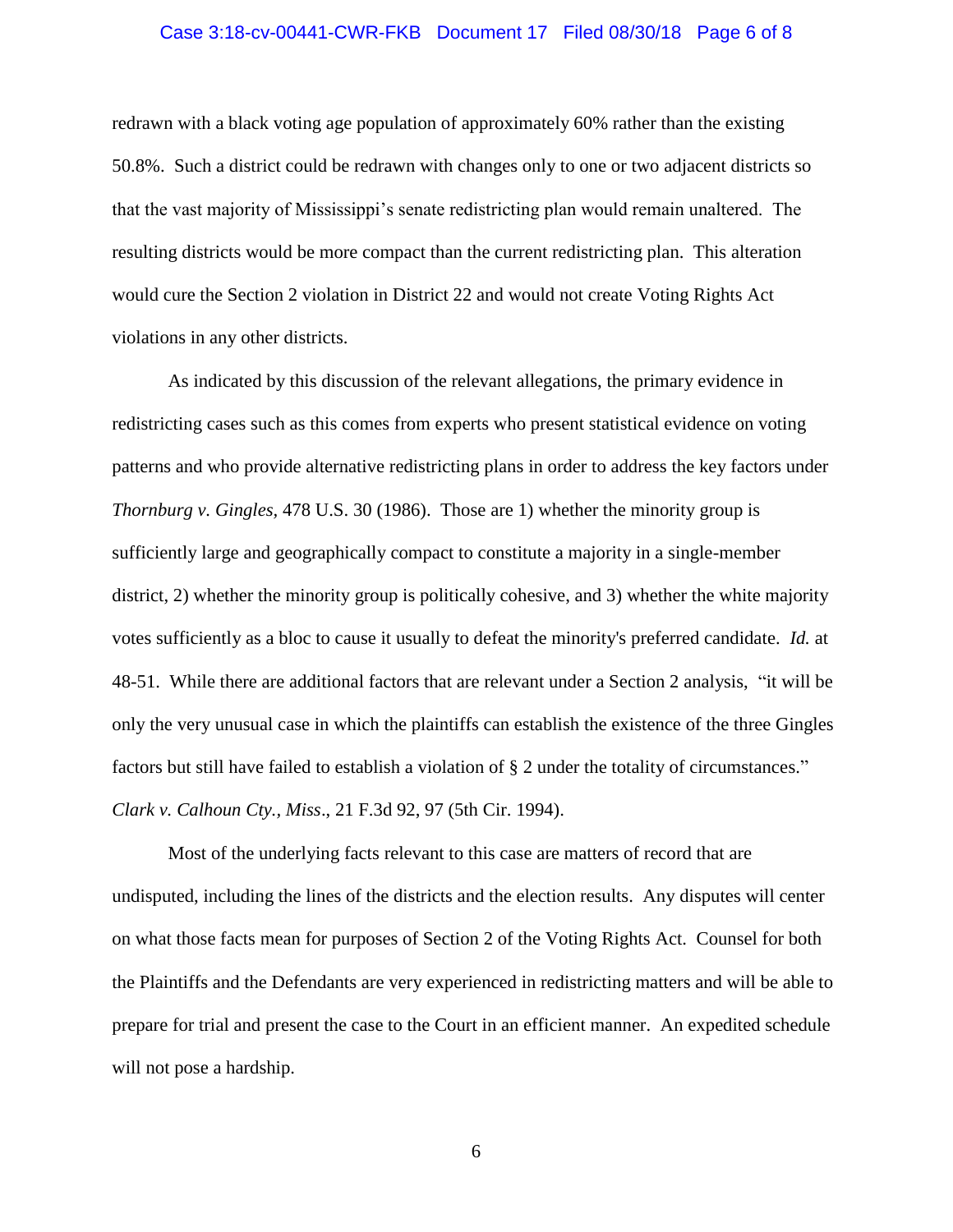### *Conclusion*

For the foregoing reasons, the Plaintiffs move for an expedited schedule in this case that

will allow for a remedy to be implemented in time for the 2019 State Senate elections.

BETH L. ORLANSKY, MSB 3938 MISSISSIPPI CENTER FOR JUSTICE P.O. Box 1023 Jackson, MS 39205-1023 (601) 352-2269 [borlansky@mscenterforjustice.org](mailto:borlansky@mscenterforjustice.org)

KRISTEN CLARKE JON GREENBAUM EZRA D. ROSENBERG ARUSHA GORDON LAWYERS'COMMITTEE FOR CIVIL RIGHTS UNDER LAW 1401 New York Ave., NW, Suite 400 Washington, D.C. 20005 (202) 662-8600 [erosenberg@lawyerscommittee.org](mailto:erosenberg@lawyerscommittee.org) [agordon@lawyerscommittee.org](mailto:agordon@lawyerscommittee.org) *Admitted Pro Hac Vice*

August 30, 2018 Respectfully submitted,

*s/ Robert B. McDuff* ROBERT B. MCDUFF, MSB 2532 767 North Congress Street Jackson, MS 39202 (601) 969-0802 [rbm@mcdufflaw.com](mailto:rbm@mcdufflaw.com)

ELLIS TURNAGE, MSB 8131 TURNAGE LAW OFFICE 108 N. Pearman Ave Cleveland, MS 38732 (662) 843-2811 [eturnage@etlawms.com](mailto:eturnage@etlawms.com)

PETER KRAUS CHARLES SIEGEL CAITLYN SILHAN WATERS KRAUS 3141 Hood Street, Suite 700 Dallas, TX 75219 (214) 357-6244 [pkraus@waterskraus.com](mailto:pkraus@waterskraus.com) [csiegel@waterskraus.com](mailto:csiegel@waterskraus.com) [csilhan@waterskraus.com](mailto:csilhan@waterskraus.com) *Admitted Pro Hac Vice*

*Attorneys for Plaintiffs*